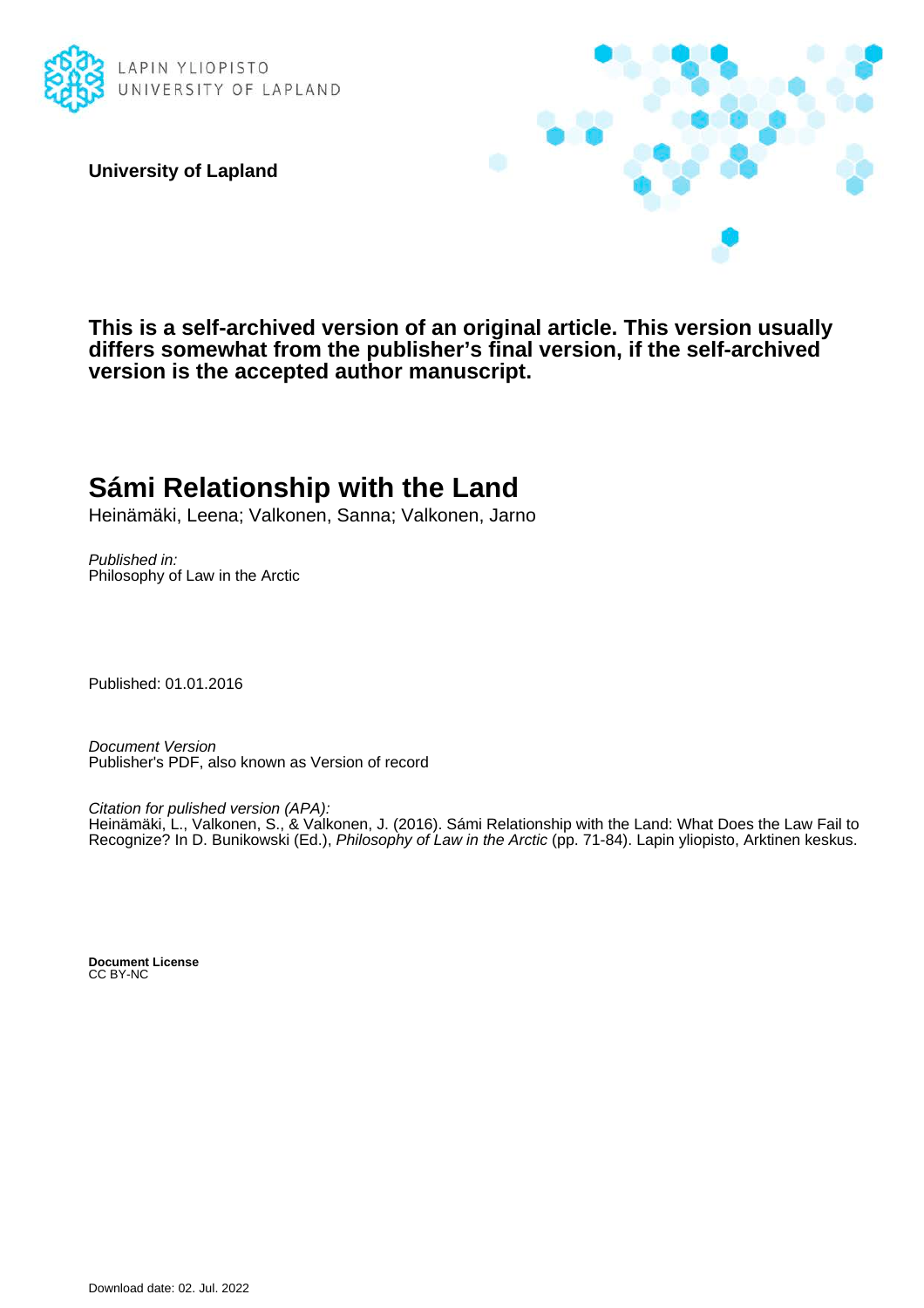# PHILOSOPHY OF LAW IN THE ARCTIC



edited by Dawid Bunikowski UArctic Arctic Law Thematic Network: The Sub-group of Philosophy of Law in the Arctic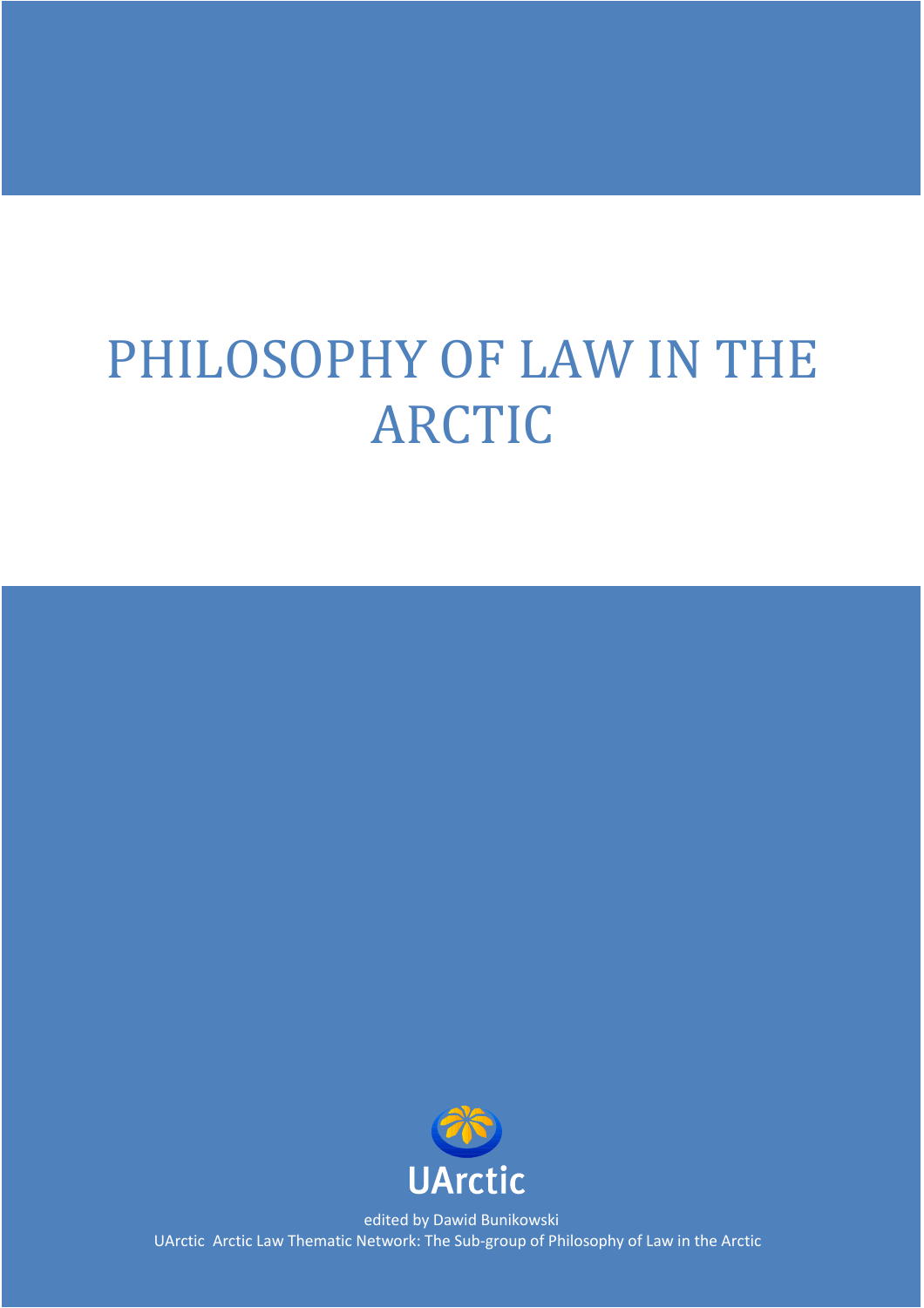# Philosophy of Law in the Arctic

edited by Dawid Bunikowski

The University of the Arctic

The Arctic Law Thematic Network

The Sub-group of Philosophy of Law in the Arctic

Rovaniemi 2016

ISBN 978-952-484-938-8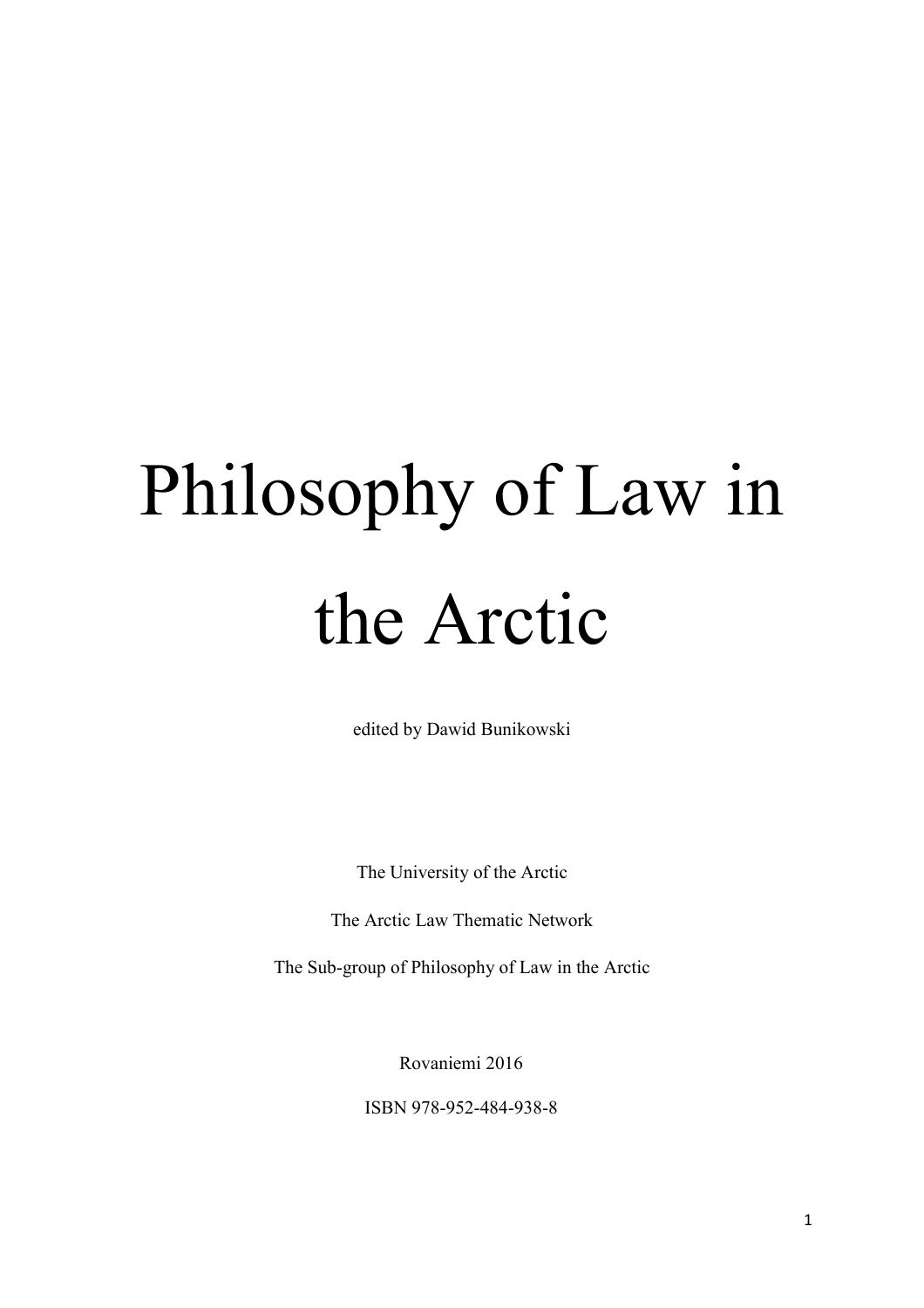*The term "Arctic" is not only ecological but also mythical. The term refers to the areas which were thought to be located under the constellation 'Ursa Major' (the Great Bear)*. J. Pentikäinen, *Shamanism and Culture*, Helsinki 2006, p.120.

> *If we shadows have offended, Think but this, and all is mended, That you have but slumber'd here While these visions did appear. And this weak and idle theme, No more yielding but a dream, Gentles, do not reprehend: if you pardon, we will mend* (...). William Shakespeare, *A Midsummer-Night's Dream*, *Epilogue*, Cambridge University Press 1924.

"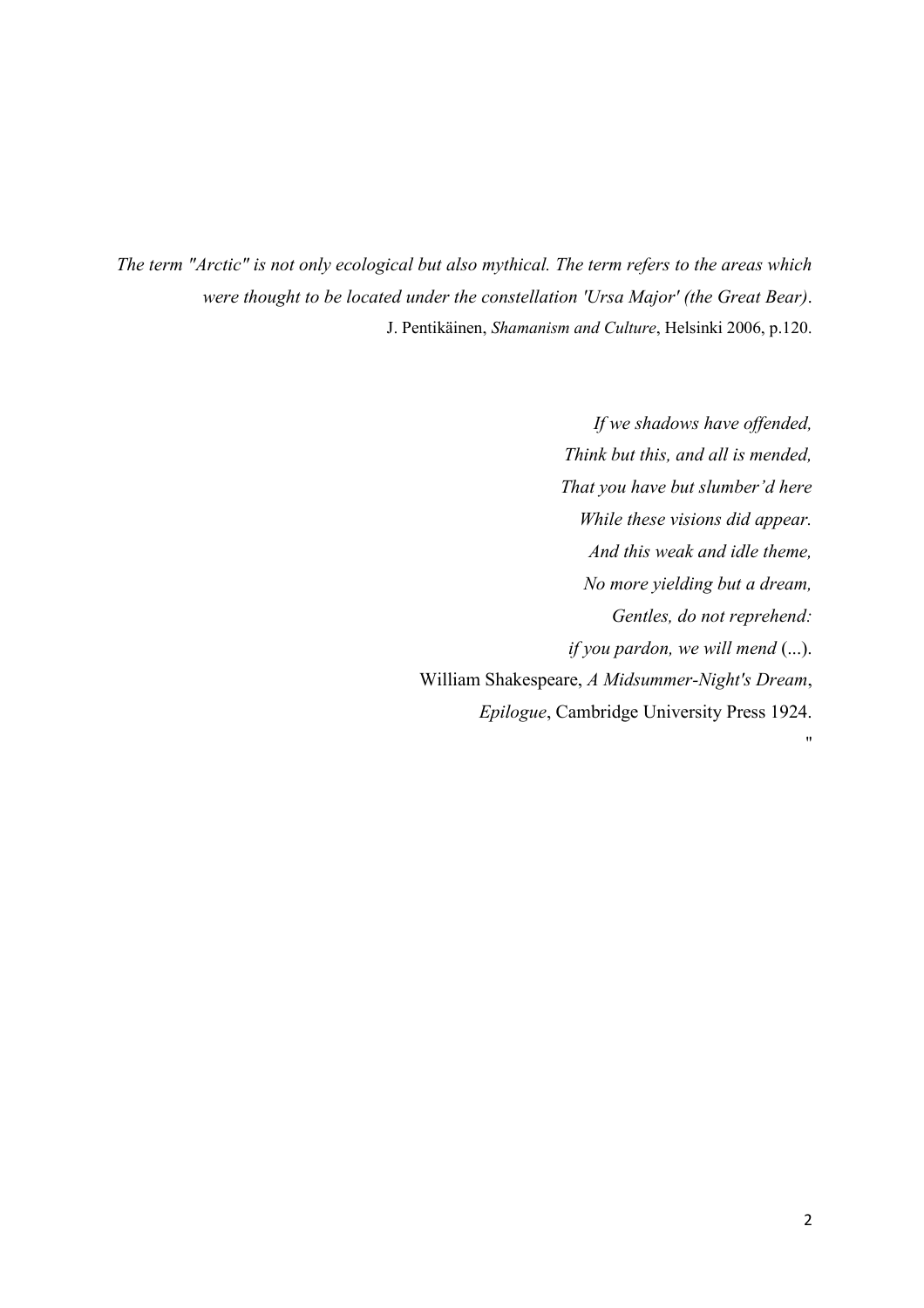**9.** 

# **Sámi Relationship with the Land: What Does the Law Fail to Recognize?**

*Leena Heinämäki, Sanna Valkonen, Jarno Valkonen*

# **Abstract**

The purpose of this article is to make an overview on how UN Human Rights Committee (HRC), a monitoring body of CCPR, articulates and protects Sámi culture and its values. The further aim of this writing is to discuss Sámi people's relationship with the Land, its ontological basis and the failure of Finnish legislation to recognize crucial aspects of this relationship and inherently connected worldview.

#### **1. Introduction**

An integral part of Indigenous people's culture and worldview is their special relationship to the land and the closely connected traditional knowledge and practices. The relationship to the land is a fundamental question of existence for Indigenous peoples, as cultures grow from the land and in places. The relationship to the land bears on the place where an indigenous people dwells and is, where its members practice their traditional way of life, and what the people's broader cultural conception is of itself, its identity and its past.<sup>88</sup>

Although international law, significantly stronger than the Finnish national legislation, succeeds to recognize some key features of Sámi and other indigenous peoples' unique relationship with the Land, it necessarily fails to embrace and thus protect its totality, while resting on profoundly different premises than an indigenous worldview. In other words, the

 *Senior Researcher Dr.* Leena Heinamäki (Finland; University of Lapland, Northern Institute for Environmental and Minority Law), *the vice-leader* of the University of the Arctic Thematic Network on Arctic Law), leena.heinamaki@ulapland.fi, *Associate Professor in Sámi research Dr.* Sanna Valkonen (Finland; University of Lapland, Faculty of Social Sciences), sanna.valkonen@ulapland.fi, *Professor of Sociology* Jarno Valkonen, (Finland; University of Lapland, Faculty of Social Sciences), jarno.valkonen@ulapland.fi (S. Valkonen and J. Valkonen are Sámi.)

<sup>88</sup> See T. Ingold, *The Perception of the Environment. Essays on Livelihood, Dwelling and Skill*, Routledge 2000, pp. 148-150.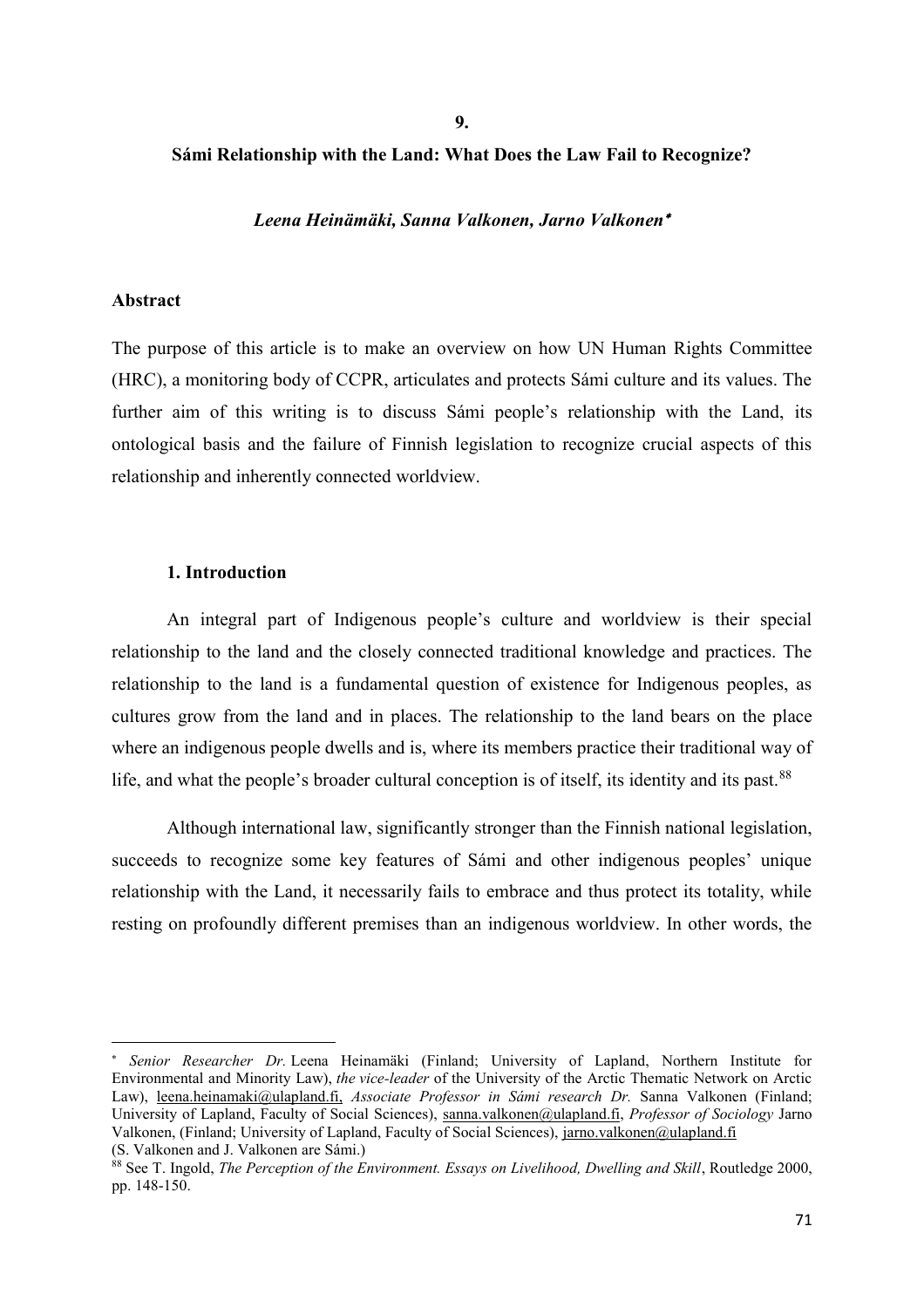reality of indigenous peoples, as widely experienced and expressed, is based on a different ontology than that underlying the Western way of seeing the world.<sup>89</sup>

One of the main international human rights instruments, ratified by the most states of the global community, including Finland, which has an established practice related to indigenous peoples, is International Covenant on Civil and Political Rights (CCPR).<sup>90</sup> The aim of this article is to have an overview on how UN Human Rights Committee  $(HRC)^{91}$ , a monitoring body of CCPR, articulates and protects Sámi culture and its values. The further aim of this writing is to discuss Sámi people's relationship with the Land, its ontological basis and the failure of Finnish legislation to recognize crucial aspects of this relationship and inherently connected worldview.

# **2. Sámi and other Indigenous Peoples' Relationship with the Land in Covenant on Civil and Political Rights**

Article 27 of the CCPR may be regarded as a basic norm in protecting the right of indigenous peoples to their cultural integrity. HRC recognizes that indigenous peoples' subsistence and other traditional economic and social activities are an integral part of their culture. Interference with such activities may be detrimental to their cultural integrity and survival.<sup>92</sup> HRC has acknowledged that, in the context of indigenous peoples, the right to culture under Article 27 may apply to a *way of life* that is closely connected to a territory and the use of its resources. Furthermore, it has stated that the enjoyment of such rights may require positive protective legal measures and methods for ensuring the effective participation of minority communities' members in decisions that affect them.<sup>93</sup> The

<sup>89</sup> See M. Blaser, *Ontology and Indigeneity: On the Political Ontology of Heterogeneous Assemblages*, "Cultural Geographies" 2012, pp. 1-10; T. Ingold, *The Perception of the Environment. Essays on Livelihood, Dwelling and Skill*, Routledge 2000, pp. 132–152; see also S. Valkonen, J. Valkonen and V.-P. Lehtola, *An Ontological politics of and for the Sami cultural heritage – Reflections on Belonging to Sámi Community and Land*, In A. Xanthaki, S. Valkonen, L. Heinämäki and P. Nuorgam (eds.), *Indigenous Peoples' Cultural Heritage: Rights, Debates, Challenges*. Brill. Forthcoming 2016.

<sup>90</sup> International Covenant on Civil and Political Rights (CCPR), G.A. res. 2200A (XXI), 21 UN GAOR Supp. (No. 16), at 52, UN Doc. A/6316 (1966), adopted 16 December 1966, entered into force 23 March 1976, 999 *United Nations Treaty Series* 171. Status of ratification: 161 (6 May 2008); Optional Protocol to the CCPR, G.A. res. 2200A (XXI), 21 UN GAOR Supp. (No. 16), at 59, UN Doc. A/6316 (1966), adopted 16 December 1966, entered into force 23 March 1976, 999 *United Nations Treaty Series* 302. There are 111 parties to the Optional Protocol (6 May 2008).

<sup>&</sup>lt;sup>91</sup> The UN Human Rights Committee was established under Article 28 of the CCPR, see CCPR, Arts 28-34.

<sup>92</sup> See *Kitok*v. *Sweden*, Communication No. 197/1985, CCPR/C/33/D/197/1985 (1988),

http://www1.umn.edu/humanrts/undocs/197-1985.html ( 21 January 21, 2007). 93*Ibid.*, at 7.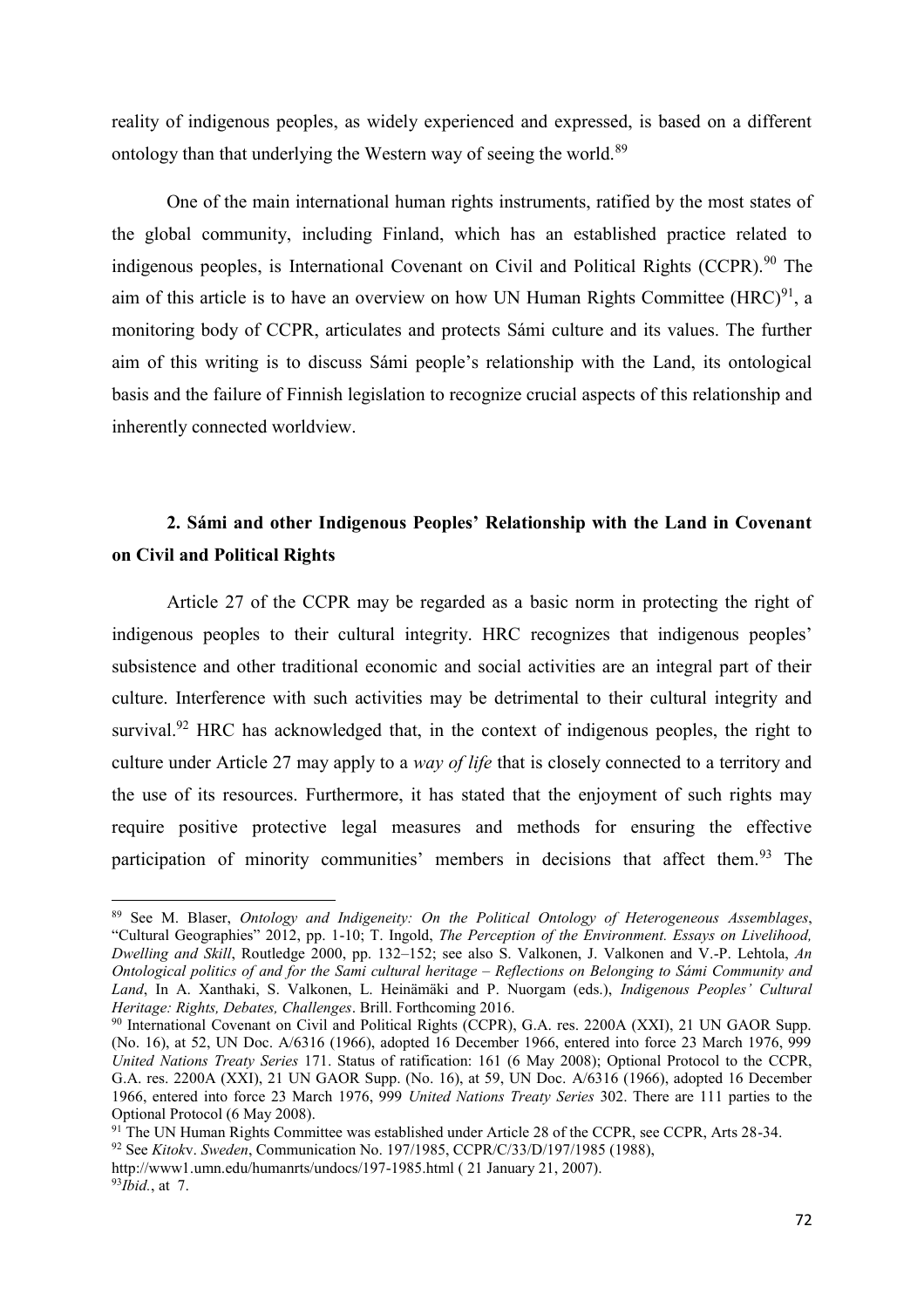Committee has also stated that the protection of the above mentioned right is directed at ensuring the survival and continued development of the cultural, religious, and social identity of the minorities concerned, which also enriches the fabric of society as a whole.<sup>94</sup>

When studying HRC's general comments as well as case studies, it becomes evident that more than emphasising indigenous peoples' worldviews or values, HRC tends to protect the economic sustainability of their nature-based livelihoods. The Committee has stated that Article 27 requires states to utilize the necessary steps in protecting indigenous peoples' titles and interests in their traditional lands and to secure the continuation and sustainability of indigenous minorities' traditional economies.<sup>95</sup> There are, however, some instances where indigenous worldview is touched upon, particularly related to indigenous peoples' places of worship (sacred natural sites). In its Concluding Observations on Australia (2000), HRC expressed "its concern that securing continuation and sustainability of traditional forms of economy of indigenous minorities (hunting, fishing and gathering), and protection of sites of religious or cultural significance for such minorities, which must be protected under article 27, are not always a major factor in determining land use."<sup>96</sup> HRC further stated that the Australian law reform related to the Aboriginal and Torres Strait Islander Heritage Protection Act (1984), which recognizes also sacred sites culturally and traditionally significant for Australian Aboriginals, should give sufficient weight to the *values* important to indigenous peoples.97

It seems that HRC, in principle, is willing to recognize aspects of indigenous peoples' worldview, including spiritual, social and environmental values. It could be argued that if indigenous authors that bring claims to the HRC would strongly argue the need to protect their values and not solely a livelihood in an economically sustainable sense, there might be readiness in the Committee to expand the protection towards value-based rather than economic-based ground. For instance, in one Sámi case, *Länsman et al v. Finland*, <sup>98</sup> HRC did acknowledge that the mountain Riutusvaara continues to have a spiritual significance relevant to the culture of the Sámi community.<sup>99</sup> However, despite that in this complaint the Sámi authors observed that the site of this mount where the quarrying of stone took place is a

<sup>94</sup>*Ibid*.

<sup>&</sup>lt;sup>95</sup> Concluding Observations of the Human Rights Committee: Australia, UN Doc. CCPR/CO/69/AUS (2000), paras 10-11.

<sup>&</sup>lt;sup>96</sup> Para 510.

<sup>97</sup> Para 511, *Aboriginal Land Rights (Northern Territory) Act 1976, Part VII, s.69.*

<sup>98</sup> *Länsman et al v. Finland*, Communication No. 511/1992, UN Doc. CCPR/C/52/D/511/1992 (1994).

<sup>99</sup> Para 9.3.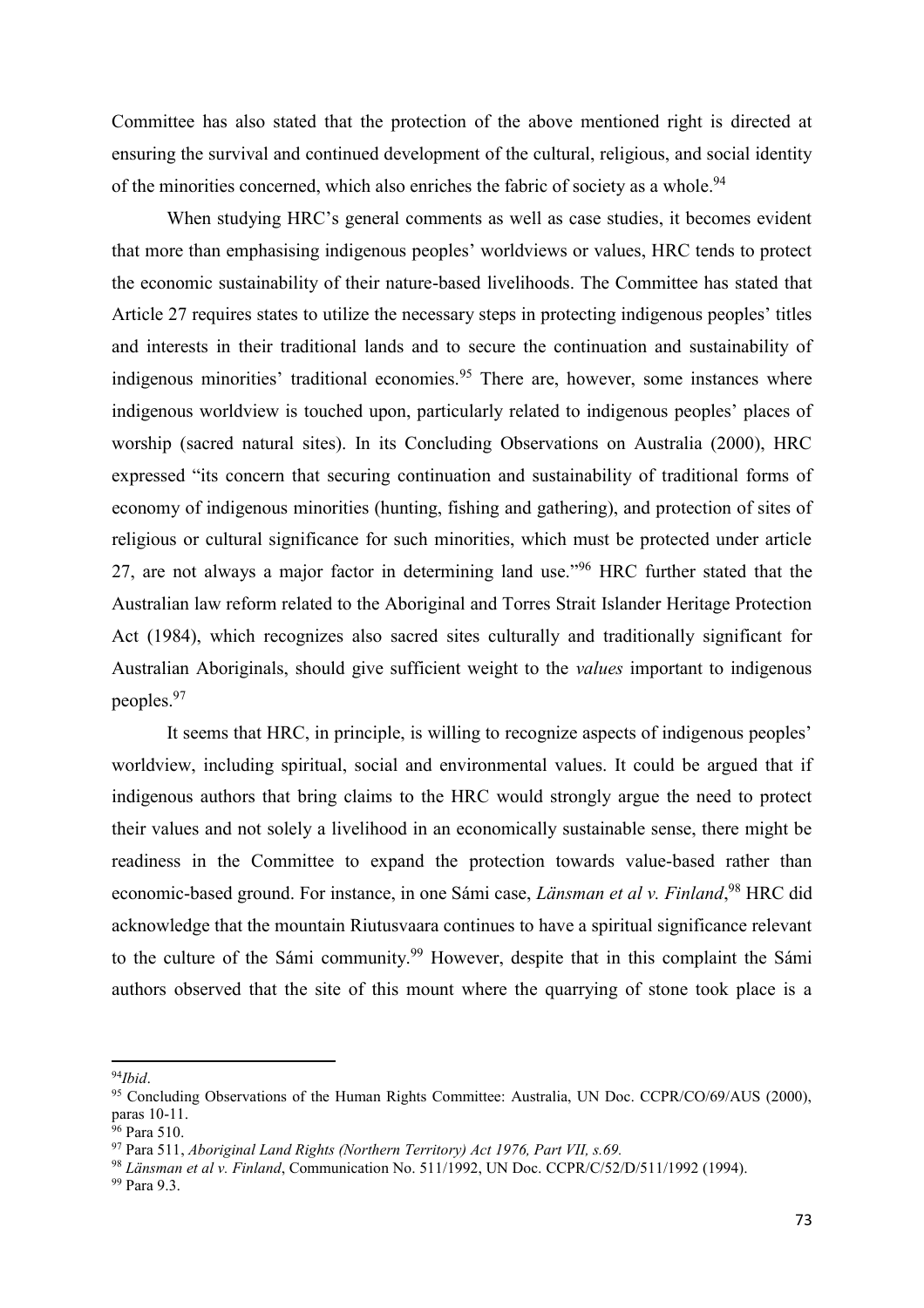sacred area of the old Sámi religion, where in old times reindeer were slaughtered,<sup>100</sup> the basis of the claim was not the value of the sacred area as such to Sámi people. Instead, the authors affirmed that the quarrying of stone on the flank of the Riutusvaara mountain and its transportation through their reindeer herding territory would violate their rights under article 27 of the Covenant, in particular their right to enjoy their own culture, which has traditionally been and remains essentially based on reindeer husbandry.<sup>101</sup> Perhaps because the authors did not actually reason the sacredness of the mountain area as a basis of the actual claim, also the Committee did not take a clear standpoint in this particular matter.<sup>102</sup> Since the Committee clearly recognizes spiritual values as a part of the cultural integrity of indigenous peoples, this argumentation could have brought an extra weight to this particular case that was lost by the Sámi authors, while HRC did not find a significant harm being done to the reindeer husbandry.

One limit to fully recognize collective elements of indigenous peoples' cultures and related worldview is that cases brought to HRC cannot invoke the violation of article 1 of CCPR, a people's right to self-determination, because the right of self-determination is a right of a collective (a people), and HRC deals with individual claims.<sup>103</sup> This may limit HRC from putting a collective rather than particular individuals at the center, thus failing to get a comprehensive picture of and place focus on the collective values in a wholesome way. The right of self-determination is, however, endorsed by HRC in State reporting system.<sup>104</sup> In 2013, HRC, in its Concluding Observations on Finland's country-report, expressed its concern that the Sámi people lack participation and decision-making powers over matters of fundamental importance to their culture and way of life, including rights to land and resources.<sup>105</sup> The Committee also noted that there might be insufficient understanding or accommodation of the Sámi lifestyle by public authorities and that there is a lack of legal clarity on the use of land in areas traditionally inhabited by the Sámi people. HRC also stated

 $\overline{\phantom{a}}$ <sup>100</sup> Para 2.6.

<sup>101</sup> Para 3.1.

<sup>102</sup> For an analysis, see, L. Heinämäki and T. Herrmann, *The Recognition of Sacred Natural Sites of Arctic Indigenous Peoples as Part of their Cultural Integrity*, "Arctic Review on Law and Politics", vol. 4, 2/2013, pp. 206-231.<br><sup>103</sup> See, *Lubicon Lake Band v. Canada*, Communication No. 167/1984, CCPR/C/38/D167/1984.

<sup>&</sup>lt;sup>104</sup> See Concluding Observations of the Human Rights Committee on Canada UN Doc. CCPR/C/79/Add.105 (1999). Explicit references to either Article 1 or to the notion of self-determination have also been made in the Committee's Concluding Observations on Mexico, UN Doc. CCPR/C/79/Add.109 (1999); Norway, UN Doc. CCPR/C/79/Add.112 (1999); Australia, UN Doc. CCPR/CO/69/Aus (2000); Denmark, UN Doc. CCPR/CO/70/DNK (2000); Sweden, UN Doc. CCPR/CO/74/SWE (2002); Finland, UN Doc. CCPR/CO/82/FIN (2004); Canada , UN Doc. CCPR/C/CAN/CO/5 (2005); and the United States, UN Doc. CCPR/C/USA/CO/3 (2006); Sweden, UN Doc. CCPR/C/SWE/CO/6 (2009); Finland, UN Doc. CCPR/C/FIN/CO/6 (2013).

<sup>&</sup>lt;sup>105</sup> UN Human Rights Committee, Concluding Observations on Finland, CCPR/C/FIN/CO/6 (22 August 2013), para 16.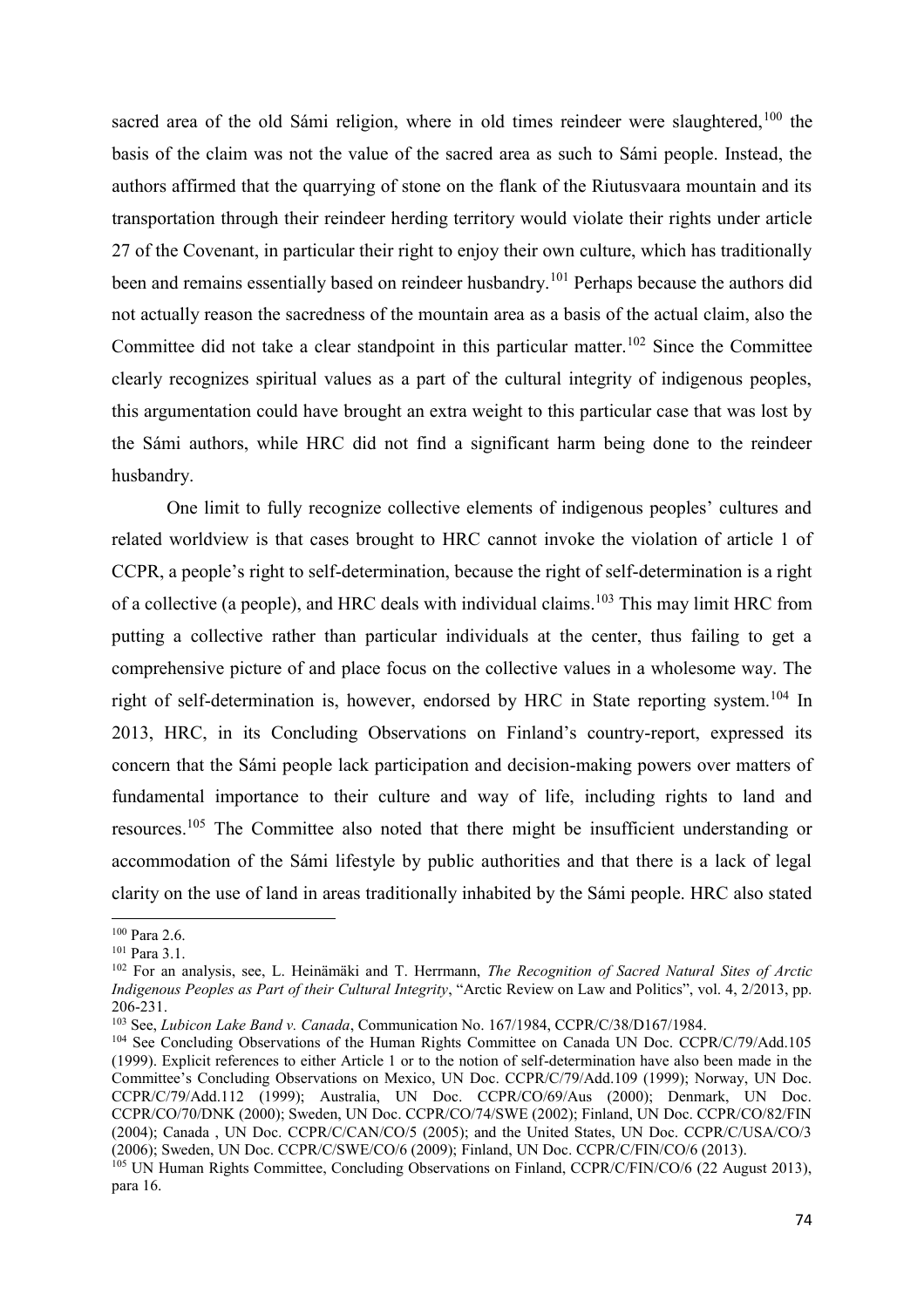that decision-making powers of Sámi representative institutions, such as the Sámi parliament should be strengthened. Finland was asked to increase its efforts to revise its legislation to fully guarantee the rights of the Sámi people in their traditional land, ensuring respect for the right of Sámi communities to engage in free, prior and informed participation in policy and development process that affect them.<sup>106</sup>

This Concluding Observation makes several important statements. First of all, HRC expresses its concern that public authorities may have insufficient understanding about "Sámi lifestyle". Although not directly speaking about the necessity to understand Sámi worldview, HRC is in the right track by viewing that the seed of the problem might be the lack of understanding Sámi lifestyle – thus their way of life. Second important comment of HRC is the requirement of strengthening the Sámi institutions such as Sámi Parliament. This Concluding Observation is based on article 1 (people's right to self-determination), article 26 (equality before law) and article 27 (right of minorities to their culture) of CCPR. HRC, referring to the right to self-determination, emphasizes the need to empower Sámi Parliament and declares strong participatory rights.

This Concluding Observation points towards Sámi people's right to free, prior and informed consent in decisions that are crucial to them. Although using a milder formulation of "participation", it should be mentioned that after the international adoption of the UN Declaration on the Rights of Indigenous Peoples (UNDRIP) (2007), HRC, in a case against Peru, has explicitly acknowledged indigenous peoples' right to free, prior and informed consent. $107$ 

As it can be seen, HRC makes strong statements in relation to State Parties to CCPR. A general problem, in Finland and elsewhere, is the lack of national implementation in a satisfactory manner. Recently, there has been several attempts in Finland to follow HRC's recommendations, such as ratification of ILO Convention No. 169, changes in legislation related to Sámi Parliament (stronger decision-making powers, Sámi definition etc), and Metsähallitus (Forest Park Service managing the state-owned lands), which all have failed in

<sup>106</sup> Ibid. The Committee was referring to Articles 1, 26 and 27.

<sup>&</sup>lt;sup>107</sup> Human Rights Committee, Communication No. 1457/2006, Doc. CCPR/C/95/D/1457/2006 of 27 March 2009. On the legal developments of free, prior and informed consent see T. Ward, *The Right to Free, Prior and Informed Consent: Indigenous Peoples' Participation Rights within International Law*, "Northwestern Journal of International Human Rights", vol. 10(2), p. 54; L. Heinämäki, *The Rapidly Evolving International Status of Indigenous Peoples: The Example of the Sami People in Finland*, in C. Allard and S. Funderud Skogvang, *Indigenous Rights in Scandinavia, Autonomous Sami Law*, Ashgate 2015, pp. 189-204; L. Heinämäki, *Global Context – Arctic Importance: Free, Prior and Informed Consent, a New Paradigm in International Law Related to Indigenous Peoples*, in T. Herrmann and T. Martin (eds.), *Indigenous Peoples' Governance and Protected Territories in the Arctic*, Springer 2016, pp. 209-240.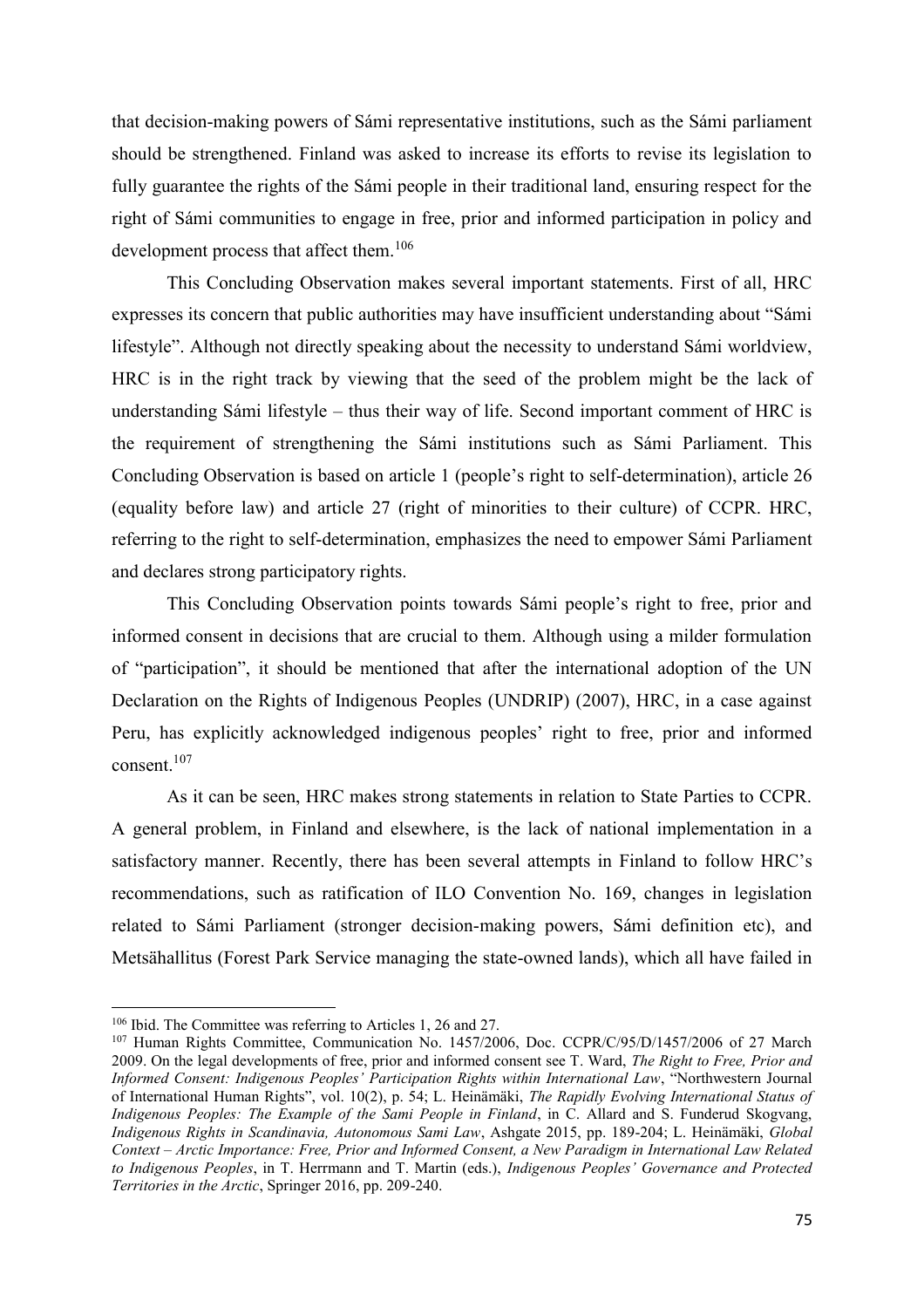the last minute. In the case of reforming Metsähallitus Act, however, no final decisions have been made regarding Sámi people's rights. Importantly, UN Special Rapporteur on the Rights of Indigenous Peoples, has recently reproached Finland for its failure to recognize Sámi people's rights and full participation in the present draft of the Metsähallitus Act.<sup>108</sup> In the earlier draft, prepared years in consultation with the Sámi Parliament and Skolt Sámi village association, Sámi people were guaranteed rather strong rights of participation in all activities that might affect their nature-based way of life.

# **3. Ontological Basis of the Sámi Belongingness to the Land and Lack of Legal Recognition**

The connection to the land in Sámi culture is an ethnic underpinning of all Sámi groups and the foundation from which Sámi culture dwells. According to anthropologist J. Pennanen, underpinning the Sámi feeling of ethnic identity is the conception that they belong to the same language family and share a nature-bound cultural background comprising the hunting, fishing and gathering livelihoods and reindeer herding.<sup>109</sup> Sámi culture has a connection to a historical place defined through their life practices, to the ethnic ties and social relations which prevail in that place, to memories and to biographical experiences of place. The connection to the land produces and sustains Sáminess and through the connection a Sámi today can experience an affinity with Sámi who lived millennia ago.<sup>110</sup>

Any examination of the Sámi connection to the land must take into consideration that the connection involves both the intangible and material cultural components. The Sámi worldview makes no distinction between nature and culture, nor are the two mutually exclusive. Accordingly, the connection to the land is seen as including not only a material bond but also elements of the intangible cultural heritage, such as place names and the oral tradition. In the Sámi worldview, the human being is not an agent who manipulates or exploits nature; rather, the relation entails a deeper awareness of, belonging to and obligation

<sup>&</sup>lt;sup>108</sup> 17 December 2015,

http://www.ohchr.org/EN/NewsEvents/Pages/DisplayNews.aspx?NewsID=16897&LangID=E

<sup>109</sup> J. Pennanen, *Ihmisen ja luonnon vuorovaikutus saamelaiskulttuurin lähtökohtana* [Human-Nature Interaction as a Basis of Sámi Culture], in: J. Pennanen & K. Näkkäläjärvi (eds.), *Siidastallan. Siidoista kyliin. Perinteinen luontosidonnainen saamelaiskulttuuri ja sen muuttuminen,* Inarin saamelaismuseon julkaisuja 2000, pp. 13–18. <sup>110</sup> See J. Valkonen & S. Valkonen, *Contesting the Nature Relations of Sámi Culture*, "Acta Borealia*"* vol. 31(1) 2014, pp.  $25 - 40$ .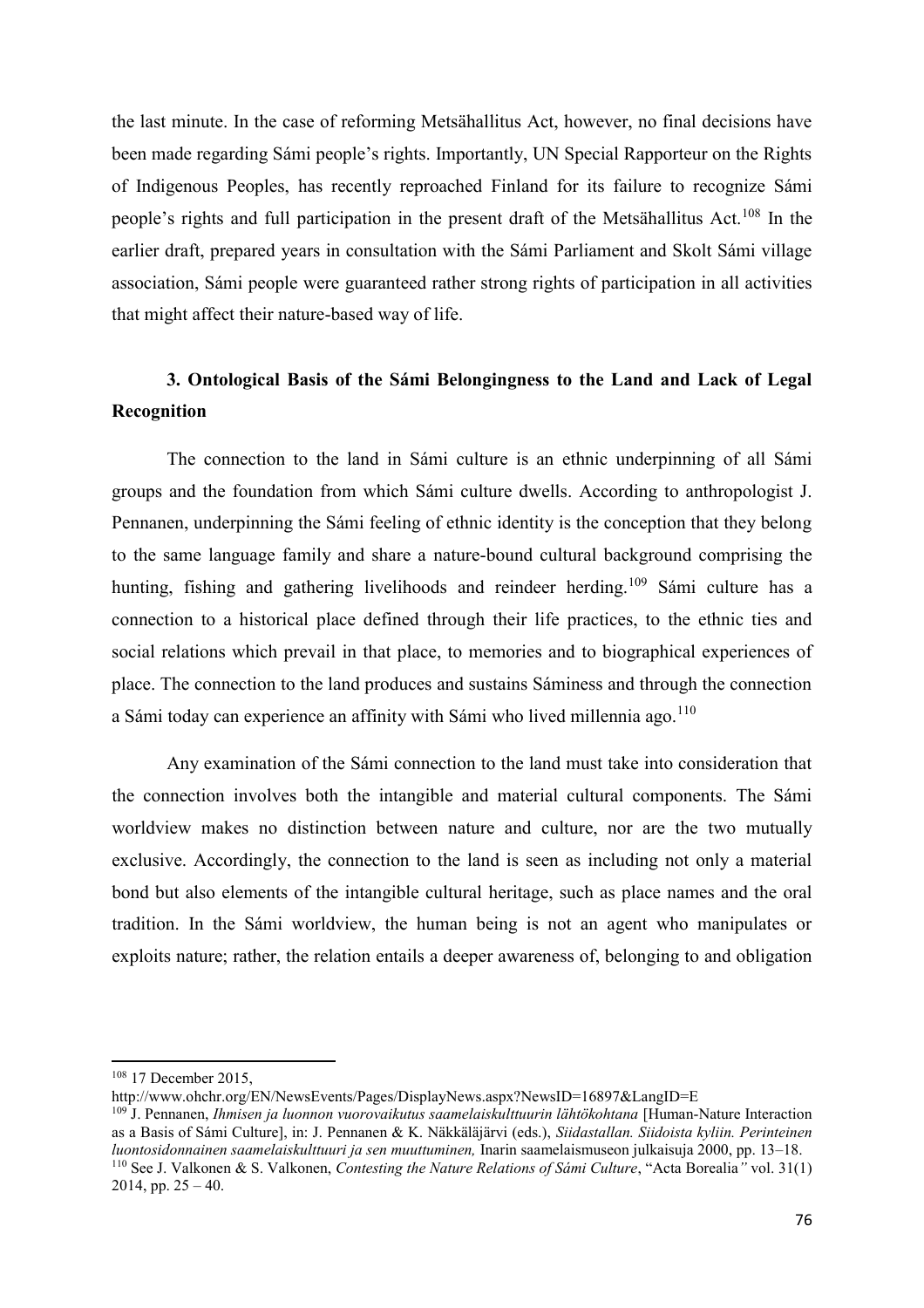towards a place.<sup>111</sup> The Sámi connection can be aptly described as "ecological connectivity", a term coined by D. Rose. It indicates a "mode of existence", in which the land is not only a place or object but also a subject (or "agent") in its own right.<sup>112</sup> According to Rose, for indigenous peoples, the land is "nourishing terrain… a living entity with a yesterday, today and tomorrow, with a consciousness, and a will toward life. Because of this richness, country is home and peace; nourishment for body, mind, and spirit; heart's ease".<sup>113</sup>

In R. Harrison's view, the ontological basis of Indigenous peoples' connection to the land hampers efforts to safeguard their intangible cultural heritage. He asserts that the protection of indigenous cultural heritage is based on a Western, anthropocentric mentality that emphasizes a distinction difference between culture and nature and a pre-eminence of human beings over nature. In indigenous ontologies, by contrast, there is no boundary between nature and culture; rather they emphasize that the two are intertwined and that culture is everywhere. Indigenous peoples' connection to the land and notions of protecting their culture proceed from a wholly different ontological basis, making protection of cultural heritage challenging.<sup>114</sup>

It is difficult or even impossible to fit the Sámi conceptions on their environment into public categories used in defining, protecting and managing cultural environments since to Sámi, natural landscape is also cultural regardless of whether it bears traces of human activity.<sup>115</sup> E. Helander-Renvall writes how the Sámi language does not even have the word 'culture', and the word for 'nature' relates rather to inner aspects of nature (such as the nonhuman mind) than to the natural environment or landscape. Nature can also be transformed into culture through different activities, such as handicraft, fishing and healing, and culture

 $\overline{\phantom{a}}$ 

<sup>111</sup> E. Helander-Renvall, *Saamelainen tapaoikeus* [The Sámi Customary Law], in P. Magga & E. Ojanlatva (eds.) *Ealli Biras. Saamelainen kulttuuriympäristöohjelma*, Sámi Museum – Saamelaismuseosäätiö 2013, pp. 132 – 134.

<sup>112</sup> D. Rose, *Sharing Kinship with Nature: How Reconciliation is Transforming the NSW National Parks and Wildlife Service*, NSW National Parks and Wildlife Service 2003; D. Rose, D. James, and C. Watson, *Indigenous Kinship with the Natural World,* NSW National Parks and Wildlife Service 2003.

<sup>113</sup> D. Rose, *Nourishing Terrains: Australian Aboriginal Views of Landscape and Wilderness*, Australian Heritage Commission 1996.

<sup>114</sup> R. Harrison, *Beyond "Natural" and "Cultural" Heritage: Toward an Ontological Politics of Heritage in the Age of Anthropocene*, "Heritage & Society", Vol. 8, No. 1, May, 2015, pp. 24–42.

<sup>115</sup> E. Helander, *Sámi Subsistence Activities – spatial aspects and structuration*, "Acta Borealia" 2, 1999, pp. 7- 25; P. Magga, T. Elo, *Johdanto* [Introduction] [2007], in T. Elo and P. Magga (eds), *Eletty, koettu maisema: näkökulmia saamelaiseen kulttuurimaisemaan*, Lapin ympäristökeskus 2007; E. Helander-Renvall, *On customary law among the Saami people*, in N. Bankes and T. Koivurova (eds.), *The proposed Nordic Saami Convention: national and international dimensions of indigenous property rights*, Hart 2013, pp. 281-291; P. Magga, *Mikä tekee kulttuuriympäristöstä saamelaisen?* [What makes an Environment Sámi], in P. Magga & E. Ojanlatva (eds.), *Ealli Biras. Saamelainen kulttuuriympäristöohjelma,* Sámi Museum – Saamelaismuseosäätiö  $2013$ , pp.  $10 - 13$ .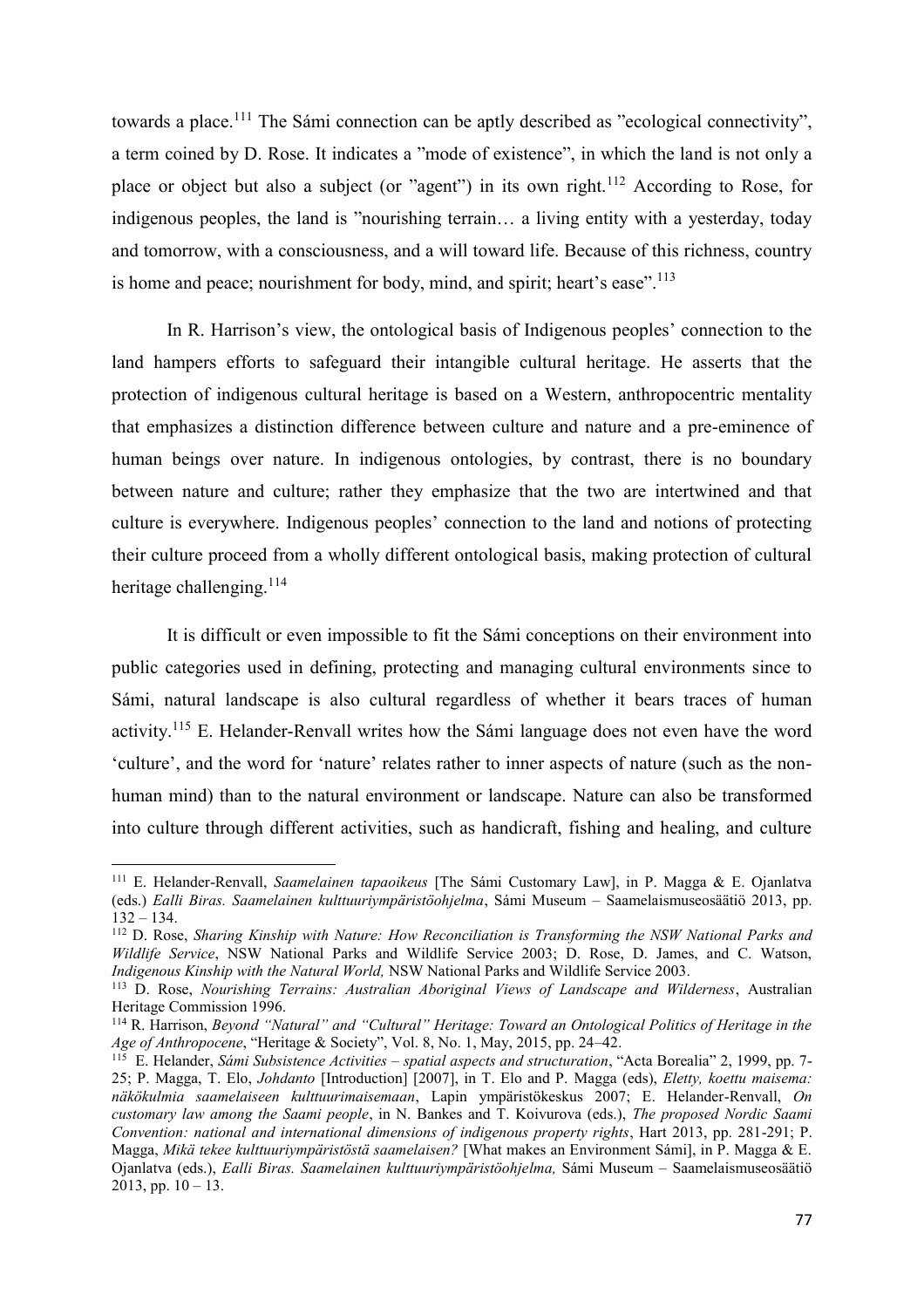may be transformed into nature.<sup>116</sup> "All places and lands have their special character."<sup>117</sup> According to Helander-Renvall, the places where the Sámi live are connected to "activities, experiences, stories, songs, ceremonies, mythic relationships, social interactions, and memories".<sup>118</sup>

Management of the environment in the Sámi homeland of Finland is governed for the most part by the Wilderness Act and the Conservation Act, which are an essential element of the Finnish system. In contrast, sites in the Sámi cultural environment, in particular cultural usufruct areas, have not been given any particular consideration. Yet, given that Sámi usufruct of the landscape and environment differs from the Finnish, it easily remains invisible. It lives in the cultural knowledge of small communities and, inasmuch as it has not been articulated and asserted verbally, it is ignored in decision making.

According to E. Helander-Renvall, the Sámi connection to the land is based on customary rights that are integrated in the form of an oral tradition into the daily practices of the local community".<sup>119</sup> The members of the Sámi community do not even conceive of these as rules; the practices are renegotiated if someone for one reason or another departs from the land-use practices established by custom. Helander-Renvall takes the view that the use and applicability of traditional legal notions is further eroded by the fact that there is a constant collision between them and national legislation and orders issued by government authorities. Moreover, the non-Sámi population in the Sámi region does not necessarily adhere to or even know the Sámi's traditional norms when it comes to use of the land, a situation which might even prompt some members of the Sámi community to depart from the norms.<sup>120</sup> What is more, as T. Kurttila and T. Ingold have shown, the Sámi's traditional system of knowledge underlying their use of the land is very difficult, if not impossible, to express in concrete terms, for it is far too dynamic and practically oriented and adapts too readily to the situation at hand. $121$ 

<sup>116</sup> E. Helander-Renvall, *Animism, personhood and the nature of reality: Sami perspectives*, 46 "Polar Record" 236, 2010, pp. 44–56. 117 Ibid.

<sup>118</sup> Ibid.

<sup>119</sup> E. Helander-Renvall, *Saamelaisten perinnetieto, tapaoikeudet ja biologinen monimuotoisuus* [The Sámi Traditional Knowledge, Customary Law and Biodiversity]. 2011, 3, available at http://www.ymparisto.fi/download.asp?contentid=127691&Ian=fi (24.11. 2015).

<sup>120</sup> E. Helander-Renvall 2013, pp. 133–134

<sup>&</sup>lt;sup>121</sup> T. Ingold and T. Kurttila, *Perceiving the environment in Finnish Lapland*, "Body and Society", 6, 2001, pp. 183–196.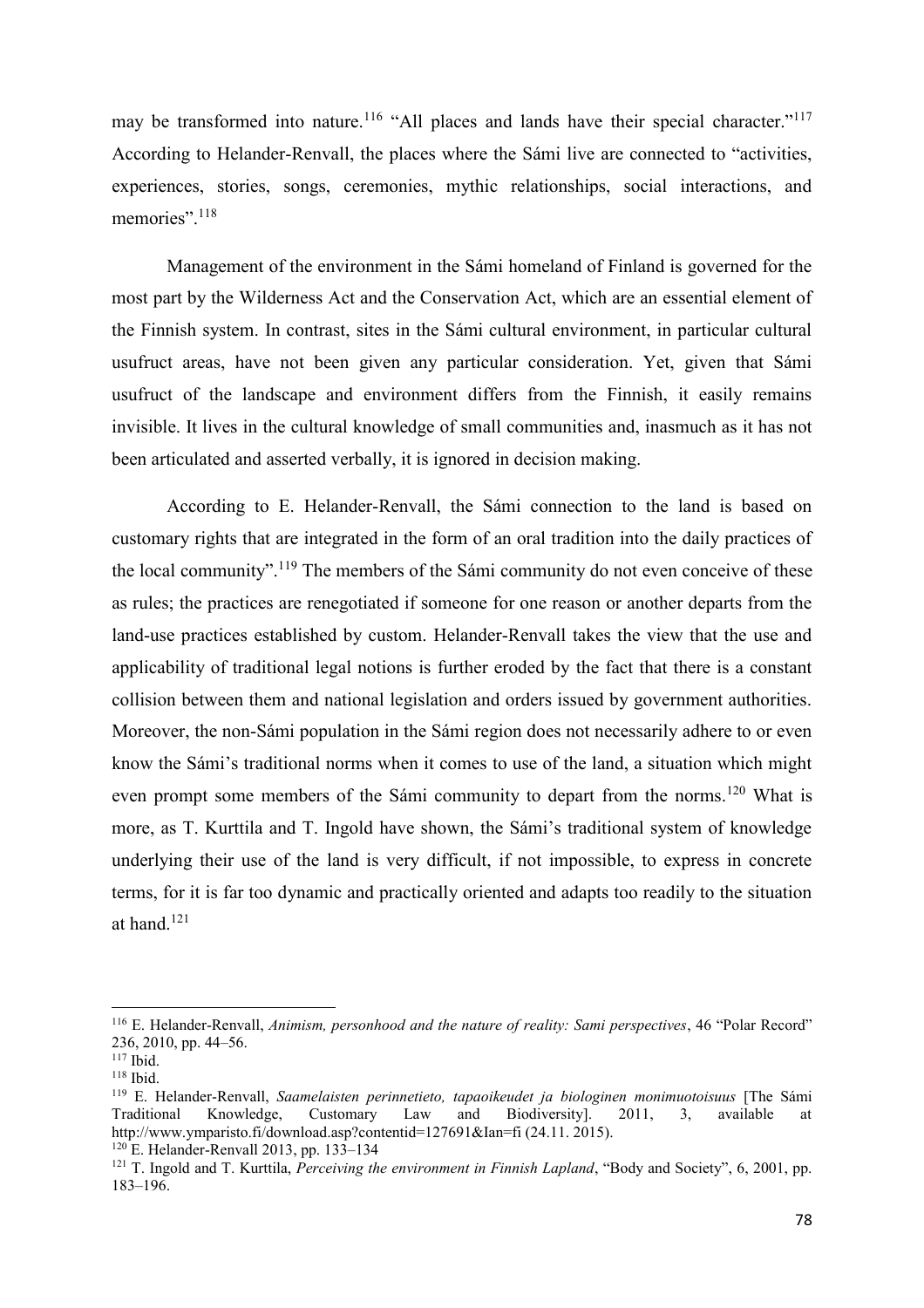The nature of indigenous peoples' connection of the land, including the underpinnings of that connection in customary law, has led to its not necessarily being accepted – or accepted at all – as equal to what is set out in the written legislation of the state. Yet, this does not mean that, for example, rules deriving from customary law cannot be taken as the basis for legislation or as part of it. There are many examples internationally of how customary law has been taken into account in legal proceedings and negotiations dealing with indigenous peoples' land rights. <sup>122</sup> According to Helander-Renvall, acknowledging the customary rights indicating the connection of an indigenous people in a state's land-use policies requires active elaboration of the connection to the land through different practices and discourses so that the rights will be recognized more broadly and become part of society's commitments. <sup>123</sup>

The right to cultural autonomy for the Sámi, as an indigenous people, is recognized by the Article 17 (3) of the Finnish Constitution. In accordance with this, several domestic legislations are in place in order to concretize this right. Sámi traditional livelihoods, namely reindeer herding, fishing and hunting, are recognized as a part of their culture.<sup>124</sup> General failure of the articulation in Finnish legal instruments is that it talks about livelihood, which emphasizes an economical aspect, thus failing to embrace the culture as a wholesome way of life that includes certain values and worldview. Although the Sámi Parliament is functioning with the task to "look after the Sámi language and culture, as well as to take care of matters relating to their status as an indigenous people"<sup>125</sup>, in real, their decision-making powers are rather limited. Authorities are obliged to negotiate with the Sámi Parliament in "all farreaching and important measures which may directly and in a specific way affect the status of the Sámi as an indigenous people and which concern matters in the Sámi homeland."<sup>126</sup> In reality, however, this means "an opportunity to be heard and discuss on matters". Failure to use this opportunity, however, in no way prevents the authority from proceeding.<sup>127</sup>

 $\overline{\phantom{a}}$ 

<sup>122</sup> See E. Helander-Renvall 2013, p. 132; See also M. de la Cadena, *Indigenous Cosmopolitics in the Andes: Conceptual Reflections beyond Politics*, "Cultural Anthropology", vol. 25 (2), pp. 334–70; M. Blaser, *Ontology and Indigeneity: on the Political Ontology of Heterogeneous Assemblages, "*Cultural Geographies" 2012, pp. 1- 10.

<sup>123</sup> Helander-Renvall 2014, p. 132.

<sup>124</sup> PeVL 38/2004 vp.

<sup>125</sup> Sámi Parliament act, 974/1995 (amendments up to 1026/2003 included), Section 9.

<sup>126</sup> Ibid., art. 9.

<sup>127</sup> Sámi Parliament act, 974/1995 (amendments up to 1026/2003 included), Section 9.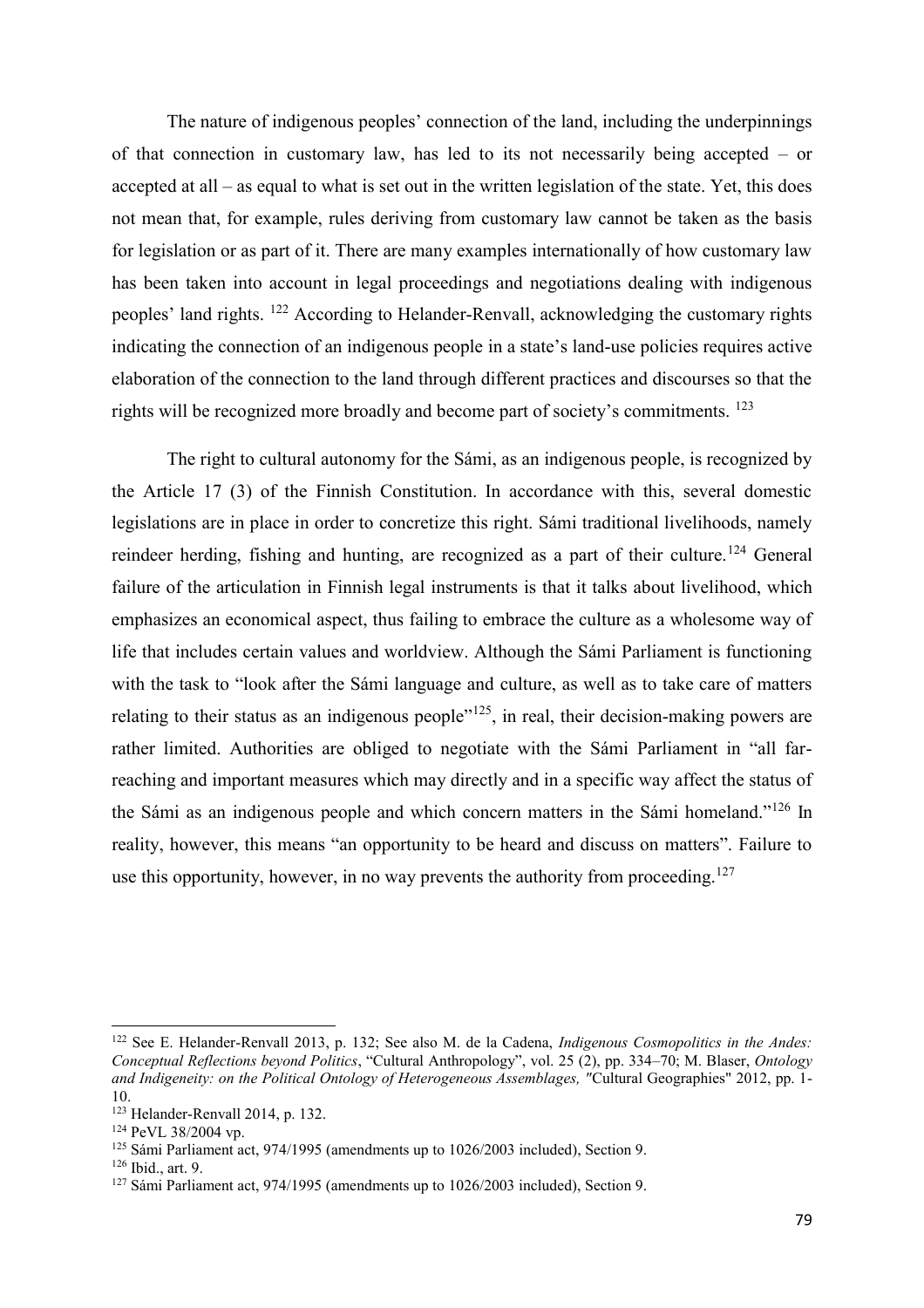### **4. Concluding Remarks**

 $\overline{a}$ 

We argue that if there is a true will to protect the rights and cultures of Indigenous peoples in a way that future generations can engage with it and feel a connection to previous generations, it must be understood and taken seriously that indigeneity refers to a different way of conceiving of reality and the world. In other words, the reality of an indigenous people is based on a different ontology than that underlying the Western way of seeing the world.<sup>128</sup> This being the case, efforts to safeguard the culture and the very existence of Sámi as an indigenous people should be predicated expressly on the people's own ontologies and respect for those ontologies.

At least a partial legal solution in Finland would be the finalizing and accepting the Draft Nordic Sámi Convention.<sup>129</sup> Similarly to the UNDRIP, the Convention endorses Sámi people's right to self-determination and free, prior and informed consent in crucial issues such as matters related to the use and management of natural resources. The Draft Convention is not explicitly inasmuch as the UNDRIP based on indigenous worldview, but does succeed to recognize Sámi belongingness to the Land in the form of traditional knowledge, customs and customary laws, and places the intimate and inherent nature-culture relationship at the centre. The Draft Convention creates a space, where states, when (and only when) willing, together with respected Sámi Parliaments (that are given a strong role and decision-making power to actualize Sámi self-determination) could reach out to protect Sámi people's rights, dwelling rather from their own ontologies than solely on Western legal framework.

<sup>128</sup> See M. Blaser, *Ontology and Indigeneity: On the Political Ontology of Heterogeneous Assemblages*, "Cultural Geographies" 2012, pp. 1-10; T. Ingold, *The Perception of the Environment. Essays on Livelihood, Dwelling and Skill*, Routledge 2000, pp. 132–152.

<sup>129</sup> Negotiations are still ongoing. See, generally T. Koivurova, *The Draft Nordic Saami Convention: Nations Working Together* , 10 "International Community Law Review" 2008, 279; L. Heinämäki, *The Nordic Saami Convention: The Right of a People to Control Issues of Importance to Them*, in N. Bankes and T. Koivurova (eds.), *The Proposed Nordic Saami Convention, National and International Dimensions of Indigenous Property Rights*, Hart Publishing 2013, pp. 125-147; K. Hossain, *Human Rights approach to the Protection of Traditional Knowledge: An Appraisal of Draft Nordic Saami Convention*, "Yearbook of Polar Law", vol. 4, 2012, pp. 313- 340.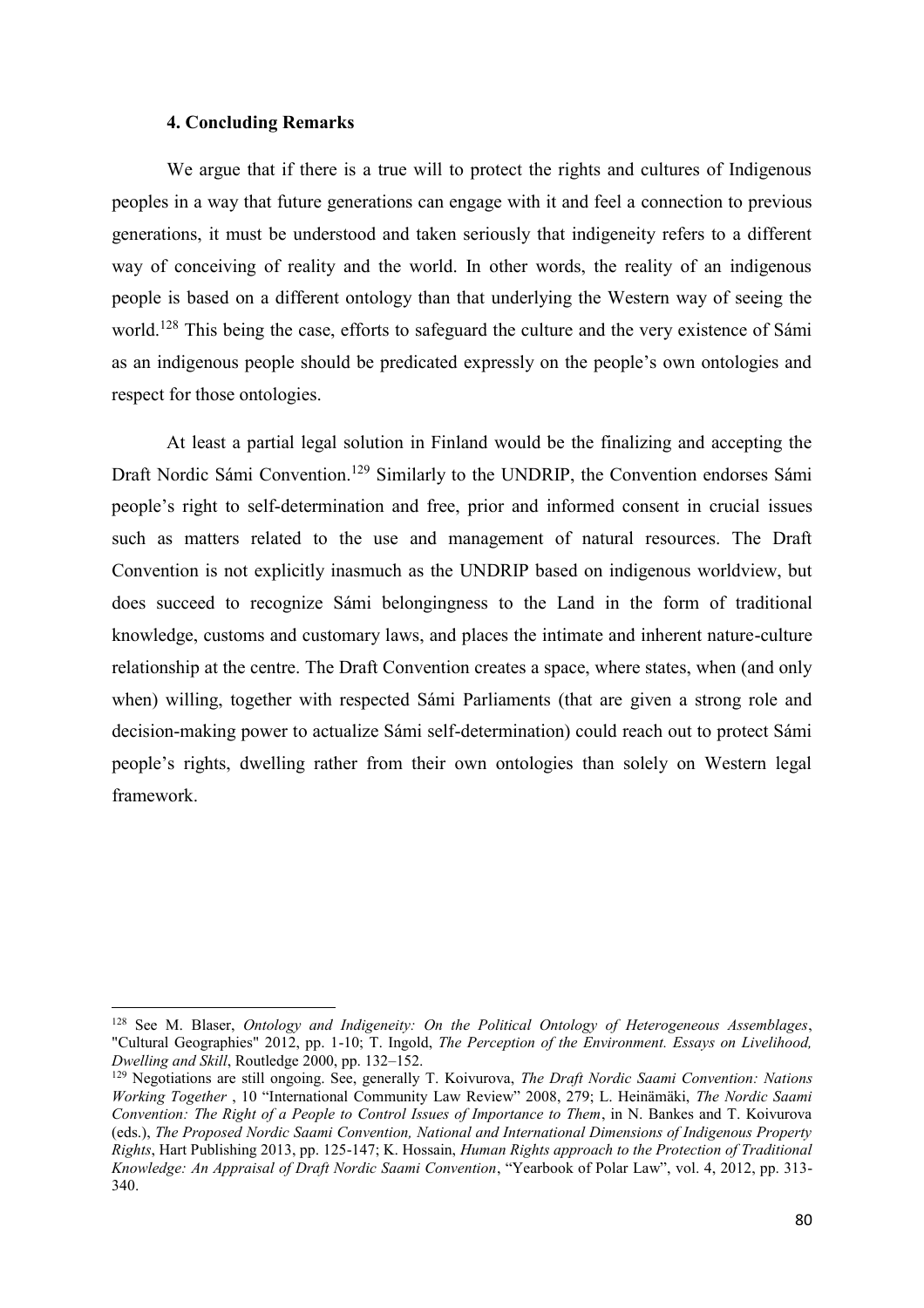### **Bibliography**

#### **Literature**

Blaser, M., *Ontology and Indigeneity: On the Political Ontology of Heterogeneous Assemblages*, "Cultural Geographies" 2012, pp. 1-10.

de la Cadena, M., *Indigenous Cosmopolitics in the Andes: Conceptual Reflections beyond Politics*, "Cultural Anthropology", vol. 25 (2), pp. 334–70.

Ingold, T., *The Perception of the Environment. Essays on Livelihood, Dwelling and Skill*, Routledge 2000, pp. 148-150.

Ingold, T. and Kurttila, T., *Perceiving the environment in Finnish Lapland*, "Body and Society", 6, 2001, pp. 183–196.

Harrison, R., *Beyond "Natural" and "Cultural" Heritage: Toward an Ontological Politics of Heritage in the Age of Anthropocene*, "Heritage & Society", Vol. 8, No. 1, May 2015, pp. 24–42.

Heinämäki, L. and Herrmann, T., *The Recognition of Sacred Natural Sites of Arctic Indigenous Peoples as Part of their Cultural Integrity*, "Arctic Review on Law and Politics", vol. 4, 2/2013, pp. 206-231.

Heinämäki, L., *The Nordic Saami Convention: The Right of a People to Control Issues of Importance to Them*, in N. Bankes and T. Koivurova (eds.), *The Proposed Nordic Saami Convention, National and International Dimensions of Indigenous Property Rights*, Hart Publishing 2013, pp. 125-147.

Heinämäki, L., *The Rapidly Evolving International Status of Indigenous Peoples: The Example of the Sami People in Finland*, in C. Allard and S. Funderud Skogvang, *Indigenous Rights in Scandinavia, Autonomous Sami Law*, Ashgate 2015, pp.189-204.

Heinämäki, L., *Global Context – Arctic Importance: Free, Prior and Informed Consent, a New Paradigm in International Law Related to Indigenous Peoples*, in T. Herrmann and T.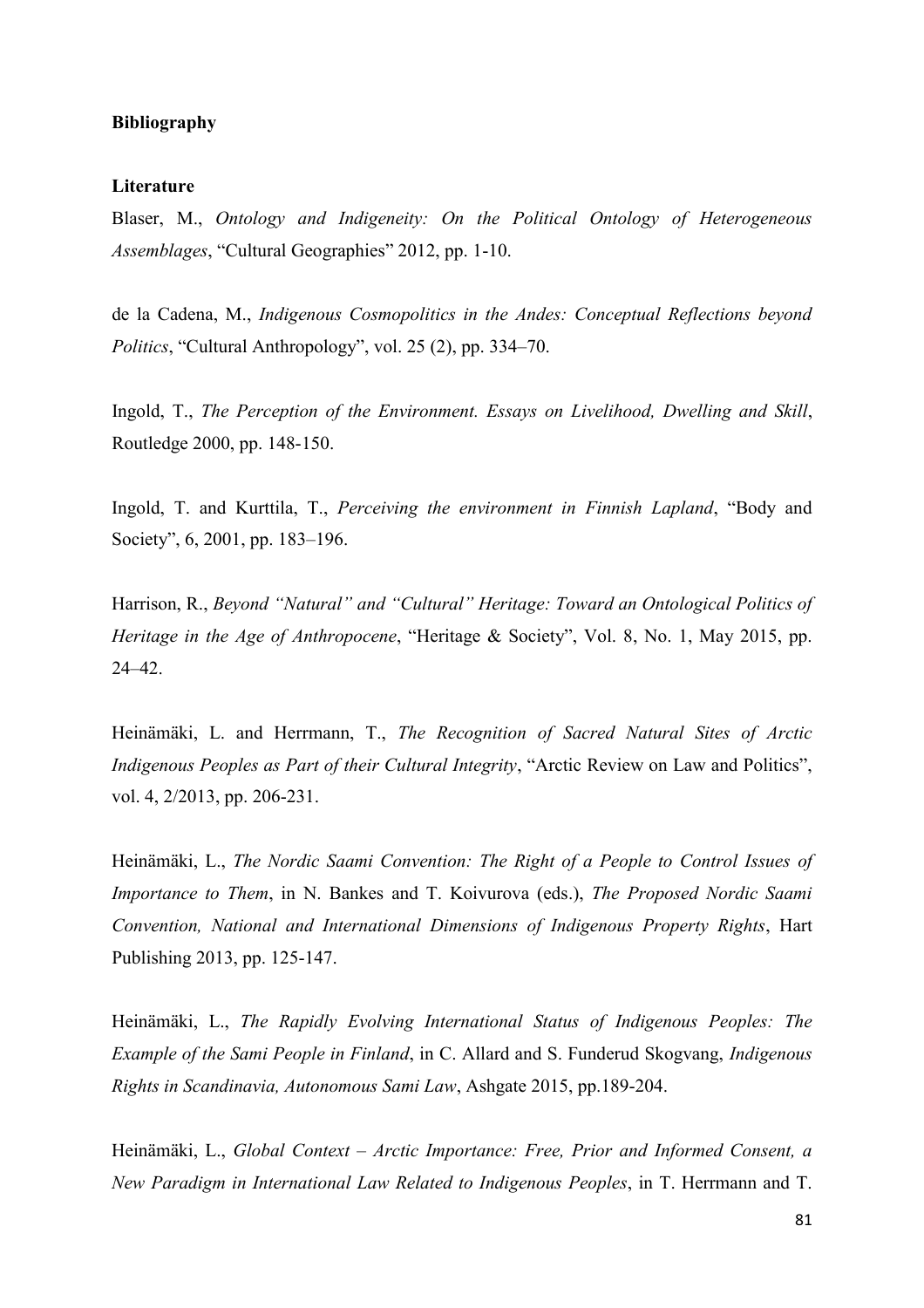Martin (eds.), *Indigenous Peoples' Governance and Protected Territories in the Arctic*, Springer 2016, pp. 209-240.

Helander, E., *Sámi Subsistence Activities – spatial aspects and structuration*, "Acta Borealia" 2, 1999, pp. 7-25.

Helander-Renvall, E., *Animism, personhood and the nature of reality: Sami perspectives*, 46 "Polar Record" 236, 2010, pp. 44–56.

Helander-Renvall, E., *On customary law among the Saami people*, in N. Bankes and T. Koivurova (eds.), *The proposed Nordic Saami Convention: national and international dimensions of indigenous property rights*, Hart 2013, pp. 281-291.

Helander-Renvall, E., *Saamelaisten perinnetieto, tapaoikeudet ja biologinen monimuotoisuus* [The Sámi Traditional Knowledge, Customary Law and Biodiversity]. 2011, 3, available at http://www.ymparisto.fi/download.asp?contentid=127691&Ian=fi (24.11. 2015).

Helander-Renvall, E., *Saamelainen tapaoikeus* [The Sámi Customary Law], in P. Magga & E. Ojanlatva (eds.), *Ealli Biras. Saamelainen kulttuuriympäristöohjelma*, Sámi Museum – Saamelaismuseosäätiö 2013, pp. 132 – 134.

K. Hossain, *Human Rights approach to the Protection of Traditional Knowledge: An Appraisal of Draft Nordic Saami Convention*, "Yearbook of Polar Law", vol. 4, 2012, pp. 313-340.

Koivurova, T., *The Draft Nordic Saami Convention: Nations Working Together*, 10 "International Community Law Review" 2008, p. 279.

Magga, P., *Mikä tekee kulttuuriympäristöstä saamelaisen?* [What makes an Environment Sámi], in P. Magga & E. Ojanlatva (eds.), *Ealli Biras. Saamelainen kulttuuriympäristöohjelma,* Sámi Museum – Saamelaismuseosäätiö 2013, pp. 10 – 13.

Magga, P., & Elo, T., *Johdanto* [Introduction], in T. Elo and P. Magga (eds.), *Eletty, koettu maisema: näkökulmia saamelaiseen kulttuurimaisemaan*, Lapin ympäristökeskus 2007.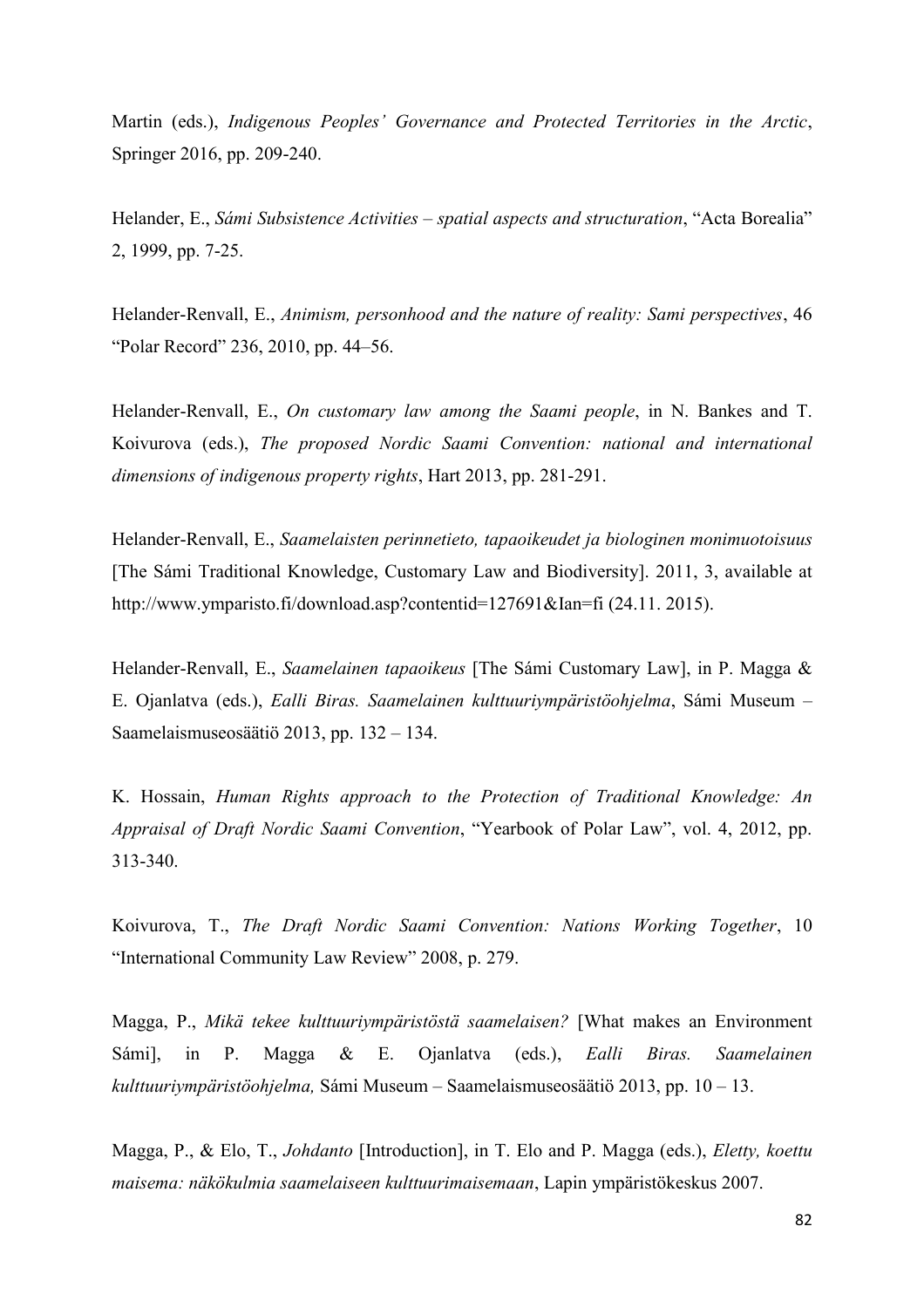Pennanen, J., *Ihmisen ja luonnon vuorovaikutus saamelaiskulttuurin lähtökohtana* [Human-Nature Interaction as a Basis of Sámi Culture], in J. Pennanen & K. Näkkäläjärvi (eds.), *Siidastallan. Siidoista kyliin. Perinteinen luontosidonnainen saamelaiskulttuuri ja sen muuttuminen,* Inarin saamelaismuseon julkaisuja 2000, pp. 13–18.

Rose, D., *Nourishing Terrains: Australian Aboriginal Views of Landscape and Wilderness*, Australian Heritage Commission 1996.

Rose, D., *Sharing Kinship with Nature: How Reconciliation is Transforming the NSW National Parks and Wildlife Service*, NSW National Parks and Wildlife Service 2003.

Rose, D., James, D. and Watson, C., *Indigenous Kinship with the Natural World,* NSW National Parks and Wildlife Service 2003.

Valkonen, J. & Valkonen, S., *Contesting the Nature Relations of Sámi Culture*, "Acta Borealia*"* vol. 31(1), 2014, pp. 25 – 40.

Ward, T., *The Right to Free, Prior and Informed Consent: Indigenous Peoples' Participation Rights within International Law*, "Northwestern Journal of International Human Rights", vol. 10(2), p. 54.

# **Legal acts**

International Covenant on Civil and Political Rights (CCPR), G.A. res. 2200A (XXI), 21 UN GAOR Supp. (No. 16), at 52, UN Doc. A/6316 (1966), adopted 16 December 1966, entered into force 23 March 1976, 999 *United Nations Treaty Series* 171.

Optional Protocol to the CCPR, G.A. res. 2200A (XXI), 21 UN GAOR Supp. (No. 16), at 59, UN Doc. A/6316 (1966), adopted 16 December 1966, entered into force 23 March 1976, 999 *United Nations Treaty Series* 302.

*Aboriginal Land Rights (Northern Territory) Act 1976, Part VII.*

The Finnish Constitution.